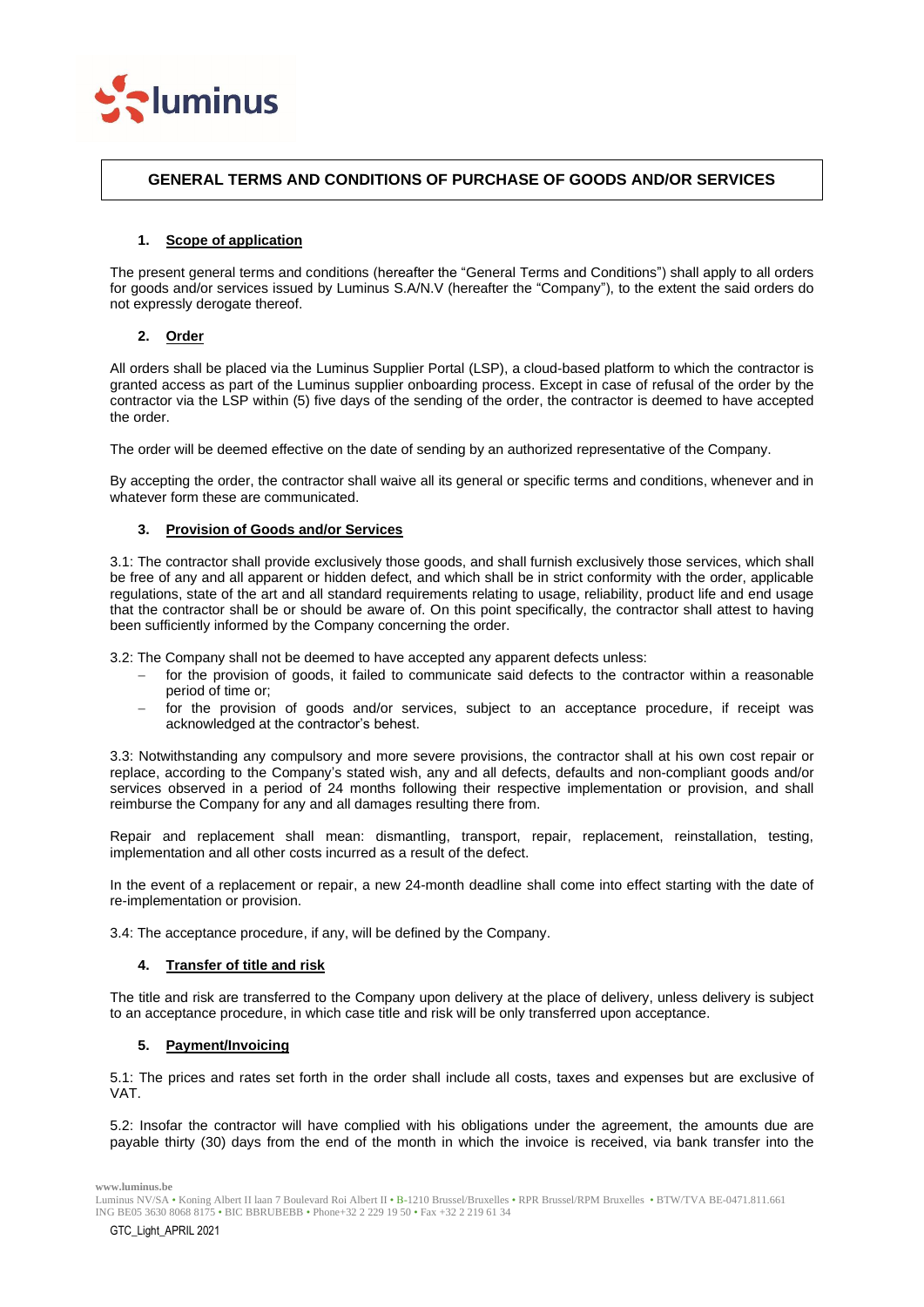

account specified on the invoice. No payment may be demanded if a payment related to a previous period has not been made as a result of a failure of the contractor.

5.3: All exchanges and communication between Luminus and the contractor with respect to invoicing and related documentation under the Agreement shall take place via the Luminus Supplier Portal (LSP). The contractor will submit via the LSP the amounts to be invoiced for the performance of its obligations under the Agreement, as well as, each as applicable, time reports, a description of the performed tasks and other documentation, to Luminus for approval prior to actual invoicing. After approval by Luminus via the LSP, the contractor will send the invoice to Luminus via the LSP.

5.4: The Supplier may verify the payment status of its invoices via the Luminus Supplier Portal. Only after sending anotice of default either by registered letter or via the LSP, which has remained without effect for 30 (thirty) Days from receipt by Luminus thereof, any late payment, in whole or part, of any amount due shall lead to the application of interest to outstanding amount at a rate equal to the interbank offered rate for one month in the eurozone (EURIBOR-one month). The interbank rate applicable shall be the rate in force on the last business day of the month preceding the month of issue of the invoices, increased by 3 interest points.

### **6. Subcontracting/ Assignment**

6.1: The contractor shall not delegate all or part of the execution of the order to a third party without the Company's prior written consent. In case of subcontracting beyond one level or more (i.e. sub-subcontracting), the contractor's subcontractor shall not delegate all or part of the execution of the order without the Company's prior written consent. The contractor shall see to it that this restriction is imposed on its subcontractor as well as on the subcontractor's subcontractors.

Subcontracting shall in no way discharge the contractor from its contractual obligations. In addition, all subcontracting risks shall be assumed in their entirety by the latter.

6.2: The contractor shall be prohibited from assigning all or part of the rights and obligations resulting from the order to a third party without the Company's prior written consent.

The Company shall have the right to assign all or part of its rights and obligations resulting from the order to a related business and shall inform the contractor of said assignment as soon as possible.

# **7. Delivery**

Except otherwise agreed in writing, delivery will be "Delivery Duty Paid" in the Company's facilities as per Incoterms provisions (latest applicable version). The agreed terms for delivery are imperative. In case of noncompliance with an agreed term, the Company shall have the right to receive an indemnity amounting to 10% of the value of the order or to terminate the agreement, without prejudice to its right to claim further indemnity for damages caused.

### **8. Termination**

8.1: If no term is stipulated in the order, the contract is deemed to be concluded for an undetermined period, and the Company will be able to terminate partly or wholly the order within 30 Days, by simple notice.

If a term is stipulated in the order, the Company will be able to terminate at any time, and the contractor will be reimbursed for any reasonable direct costs incurred. The contractor shall be required to produce documentary proof of these costs.

8.2: Notwithstanding article 8.1, without prejudice to its right to damages, the Company may terminate the order immediately by written notice if:

- a) the contractor shall commit a material breach of any of its obligations and shall not have remedied such breach within (15) fifteen calendar days of receiving written notice of the breach; or
- b) the contractor shall become bankrupt or enter into liquidation, or have a receiver appointed of its assets or any part thereof or an administration order is served upon it.

### **9. Intellectual Property**

The Company shall have a free right of use without charge of all intellectual property rights existing in connection with the goods or services. The contractor transfers to the Company all intellectual property rights on the developments carried out pursuant to an order.

Luminus NV/SA • Koning Albert II laan 7 Boulevard Roi Albert II • B-1210 Brussel/Bruxelles • RPR Brussel/RPM Bruxelles • BTW/TVA BE-0471.811.661 ING BE05 3630 8068 8175 • BIC BBRUBEBB • Phone+32 2 229 19 50 • Fax +32 2 219 61 34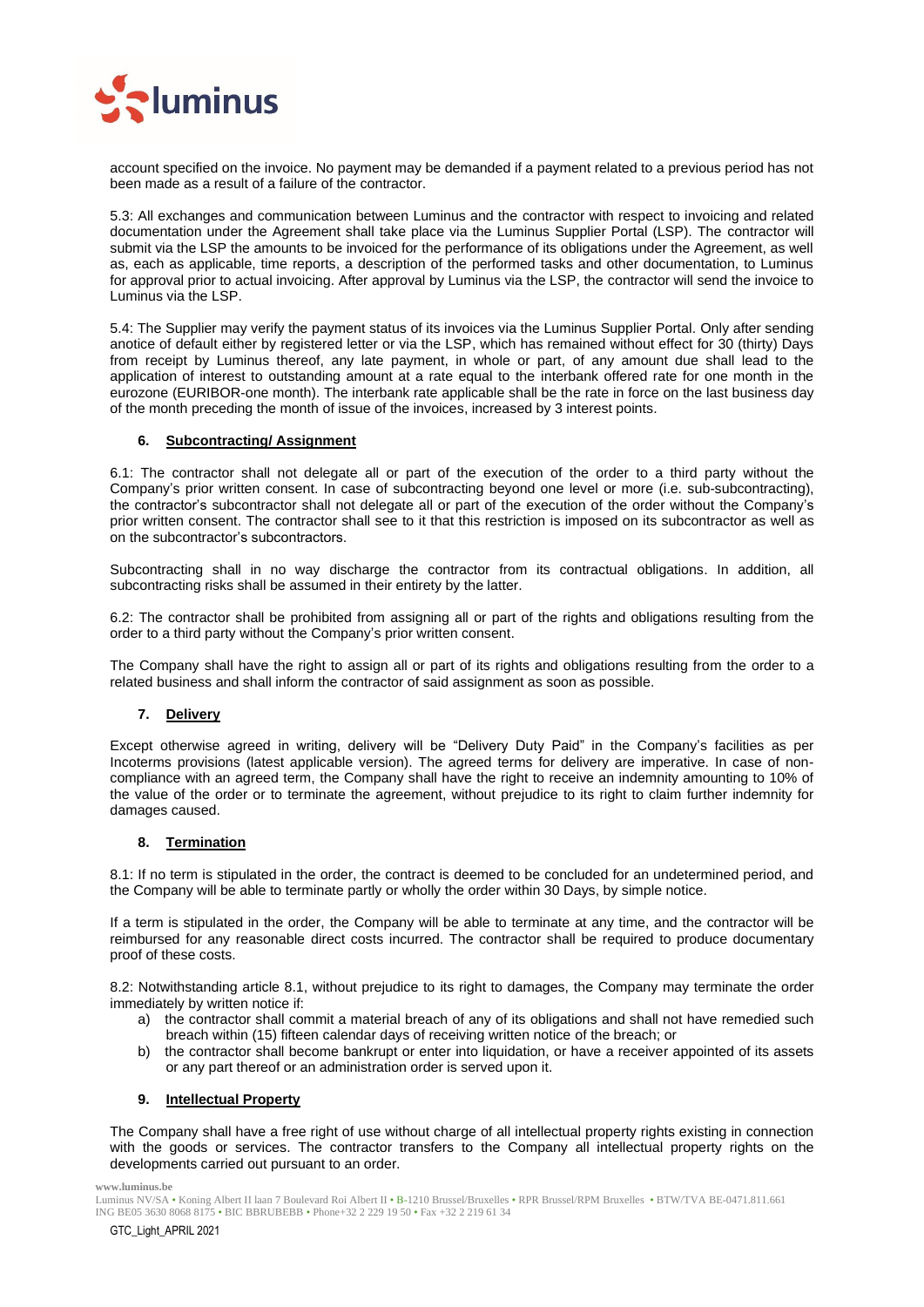

The contractor shall hold the Company harmless against all claims of third parties pursuant to breach of intellectual property rights, relating to the goods and/or services. The contractor shall hold the Company harmless against any and all liabilities, losses, and expenses associated with any such claim or action.

Furthermore, the contractor will promptly provide the Company with substitute goods and/or services that are functionally equivalent to the enjoined products.

# **10. Liability / Insurance**

The contractor shall assume the liability for all damages, for whatsoever cause, which result directly or indirectly from the delivery of goods or the performance of the services or from the failure to deliver the goods or to perform the services. The contractor shall hold the Company harmless against any third party claims.

The contractor commits to taking out the mandatory insurance policies and/or those that are necessary to perform the order concluded with the Company.

Upon request of the Company, the contractor shall deliver a certificate of insurance.

### **11. Follow-up agreements and Luminus Affiliates**

11.1: Follow-up agreements – The contractor commits, at the Company's request, to negotiate in good faith with the Company to enter into follow-up agreements that are in relation to the agreement and to propose conditions that are at least equivalent to the conditions in the related agreement.

11.2: Luminus Affiliates – The contractor expressly authorizes Luminus Affiliates to make reference to and use this agreement without having to negotiate new conditions. For this purpose any reference to the Company will be interpreted as a reference to the Luminus Affiliates. Luminus Affiliates refers to any entity, whether incorporated or not, that is controlled by, is under common control with, or controls the Company, where "control" means the ability, whether directly or indirectly, to direct the affairs of another by means of majority ownership, contract, or otherwise.

### **12. Compliance with laws and regulations**

12.1: The contractor is responsible for the respect of all legal and regulatory requirements and the obtaining of all prior authorizations required by the competent authorities for the supplying of the goods and/or services.

12.2: The contractor will carry out the order in complete freedom and independence. There is no hierarchical relationship whatsoever between the Company and the staff and third party on whom the contractor calls to carry out the order.

The contractor will conform to every legal obligation regarding its activities in force in Belgium and the Company will on no account be responsible in the event of a violation of the aforementioned legal obligations by or on behalf of the contractor. Particularly, the contractor will be responsible for his affiliation to ONSS in Belgium and will have to submit to any corresponding obligation with regard to his staff in Belgium with the view of implementing the order. Among others, the contractor will take care of all legal duties (for example the said "Limosa declaration") relating to the assignment in Belgium of foreign staff members or third parties to carry out the order. The contractor also agrees to indemnify and hold the Company harmless from and against any and all liabilities, losses, and expenses associated with any such non respect of the said legal duties.

12.3: In case the contractor fails to comply with one or more of the stipulations of the present article, the agreement may be terminated at the contractor's expense. Moreover, the contractor is under the obligation to compensate the Company for all the expenses incurred as a result of the non-fulfillment of his obligations.

### **13. Sustainable Development, Ethics and Integrity**

### 13.1: Environmental clause

To respond to sustainable development issues, the Company has set the target of controlling environmental impact and obtaining and maintaining NF EN ISO 14001 certification for all its activities (production, distribution, engineering, etc.).

Under its environmental policy, the Company has undertaken commitments, particularly for:

**www.luminus.be**

Luminus NV/SA • Koning Albert II laan 7 Boulevard Roi Albert II • B-1210 Brussel/Bruxelles • RPR Brussel/RPM Bruxelles • BTW/TVA BE-0471.811.661 ING BE05 3630 8068 8175 • BIC BBRUBEBB • Phone+32 2 229 19 50 • Fax +32 2 219 61 34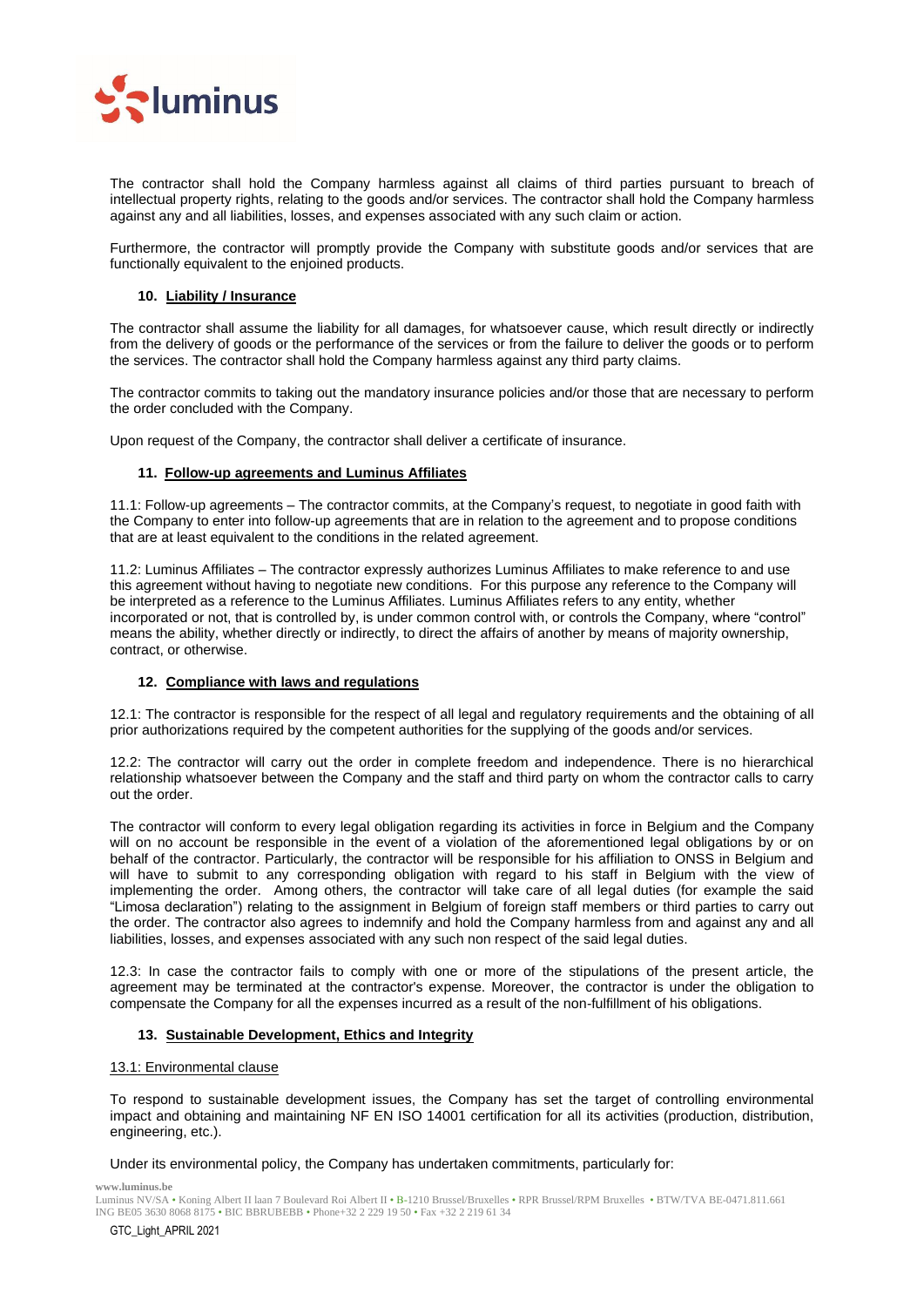

- saving non-renewable resources;
- preventing pollution and controlling greenhouse gas emissions;
- improving health and safety.

In particular, the Company is a stakeholder in this approach for continuous improvement by also seeking ISO 14001 certification for its main sites.

The Company has therefore undertaken, in the process of contracting and execution of its contracts, to identify the key points regarding respect for the environment and in particular those relating to waste control and the use of chemical products.

As a result, the contractor shall be reminded, and shall pass this on to his subcontractors and suppliers, that the execution of the order must strictly comply with the applicable regulations in that respect.

As part of his duty as an advisor to the Company and to allow the Company to respect its commitments regarding ISO 14001 certification, the contractor is also requested, in the context of execution of the order, to send to the Company any relevant information regarding respect for the environment (existing commitments, planned action for progress, reduction or prevention of impacts obtained, etc.) and to warn it of any circumstance likely to have a significant impact on the environment.

The duty of advisor, like the obligations required of the contractor pursuant to the present Article 13.1, shall be assessed with regard to and within the limits of the missions entrusted to him in accordance with his specific competences.

### 13.2: Social clause

According to its commitments on ethics, the Company has particularly obliged itself to respect the fundamental principles and rights stated in the United Nations Declaration of Human Rights, the European Union Charter of Fundamental Rights and the Conventions made under the International Labour Organization. In this context, the Company applies these principles –and, particularly, those relating to child labour and forced or obligatory labour– to its purchases.

The contractor declares that he shall adhere to the fundamental principles and rights stated above. He shall respect and implement the industrial and human resources required to ensure their application, by his own personnel, his sub-contractors and his suppliers. He shall also undertake to provide proof of their layout to the Company at the latter's first request. The Company reserves the right to verify, through a competent and authorized organization, that the working conditions that are applied by the contractor, his sub-contractors and his suppliers do not violate these principles.

### 13.3: Integrity clause

Both parties warrant to respect at all times all the applicable, national and international law relating to the combating of fraud and corruption in all of its forms, whether public or private, active or passive, by any person acting on their behalf, as well as any trade embargoes which may be applicable to their contractual relationship.

Both parties warrants that they have given no commissions, payments, gifts of substantial value, kickbacks, extensive entertainment or other things of substantial value to any employee or agent of the other Party in connection with this present agreement or any other contract between the Parties.

Both parties guarantee that their personnel, representatives, subcontractors and/or any other person for whom they are responsible, will respect this clause at all times.

Each proven non respect of the above is a substantial breach of this present agreement and may result in the immediate termination of this present agreement with no payment or compensation of any kind being due by the non-breaching Party.

#### 13.4: Ethical Reporting

The confidential Luminus Ethical Reporting e-mail address is a method for reporting conduct that may be unethical, in violation of professional standards, relating to employment, labour, work environment, information management, environmental protection, possible conflicts of interest, unfair trade practices, thefts or for seeking guidance about possible violations of laws related to existing or expected contracts. The contractor can contact the Company by sending an e-mail t[o ethics@luminus.be.](mailto:ethics@luminus.be)

Luminus NV/SA • Koning Albert II laan 7 Boulevard Roi Albert II • B-1210 Brussel/Bruxelles • RPR Brussel/RPM Bruxelles • BTW/TVA BE-0471.811.661 ING BE05 3630 8068 8175 • BIC BBRUBEBB • Phone+32 2 229 19 50 • Fax +32 2 219 61 34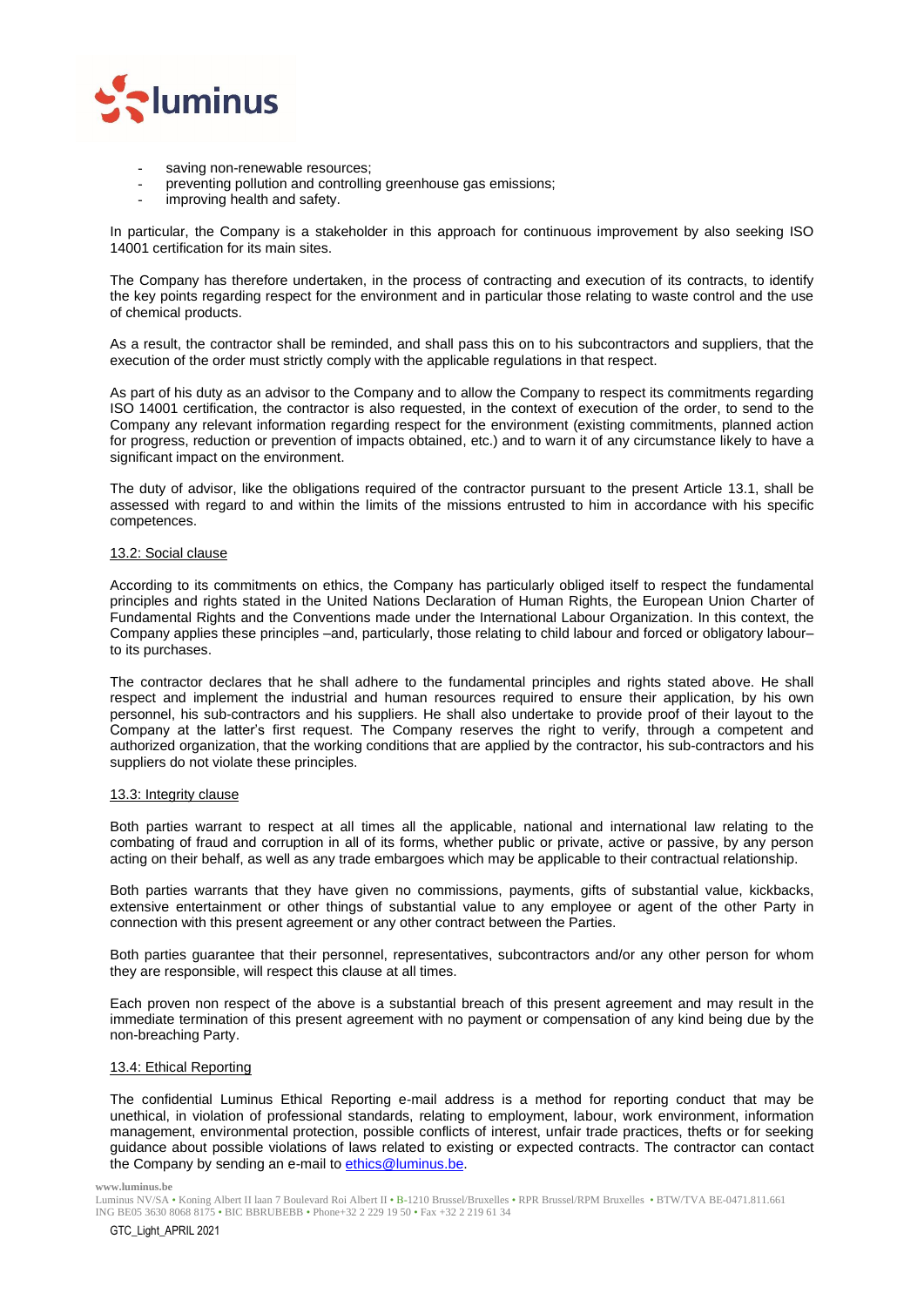

### **14. Luminus Data and Personal Data**

Luminus Data shall be considered private and confidential. The Company shall retain all rights, title and interest in Luminus Data. "Luminus Data" is defined as any data provided by the Company to the contractor and/or data related to Luminus or its activities and/or any data relating to Luminus, including data relating to the Company's customer database, procedures and knowledge, which may include personal data.

As part of the provision of the professional services and for the entire duration thereof, the contractor will be led to process (use, modify, store, …) personal data within the meaning of applicable data protection law and the Regulation (EU) 2016/679 of the European Parliament and of the Council of 27 April 2016 on the protection of natural persons with regard to the processing of personal data and on the free movement of such data, and repealing Directive 95/46/EC.

With respect to such processing, the contractor shall:

(a) process such personal data only for the specific fulfilment of its contractual obligations arising from the order, and in accordance with the Company's documented instructions;

(b) only process such personal data in a Member State of the European Union or European Economic Area, unless specifically authorised in writing by the Company;

(c) ensure that persons authorised to process such personal data have committed themselves to confidentiality or are under an appropriate statutory obligation of confidentiality;

(d) implement appropriate technical and organisational measures to ensure a level of security appropriate to the risk, taking into account in particular the risks that are presented by processing, in particular from accidental or unlawful destruction, loss, alteration, unauthorised disclosure of, or access to personal data transmitted, stored or otherwise processed, and ensure that any natural person acting under the authority of the contractor who has access to personal data does not process them except on instructions from the Company, unless he or she is required to do so by Union or Member State law;

(e) respect the following conditions for engaging another processor:

- The contractor shall not engage another processor without prior specific or general written authorisation of the Company. In the case of general written authorisation, the contractor shall inform the Company of any intended changes concerning the addition or replacement of other processors, thereby giving Luminus the opportunity to object to such changes.
- Where the contractor engages another processor for carrying out specific processing activities on behalf of the Company, the contractor shall impose on that other processor the same data protection obligations as set out in this Article 14, by way of a contract or other legal act under Union or Member State law. Where that other processor fails to fulfil its data protection obligations, the contractor shall remain fully liable to the Company for the performance of that other processor's obligations.

(f) taking into account the nature of the processing, assist the Company by appropriate technical and organisational measures, insofar as this is possible, for the fulfilment of the Company's obligation to respond to requests for exercising the data subject's rights under applicable data protection legislation;

(g) taking into account the nature of processing and the information available to the contractor, assist the Company in ensuring compliance with the obligations under applicable data protection legislation in relation to security of processing, to the notification of any breach of personal data to supervisory authorities and data subjects where relevant, to the carrying out of data protection impact assessments where required and to prior consultation of the supervisory authority;

(h) at the choice of the Company, delete or returns all such personal data to the Company after the end of the provision of the professional services and delete existing copies unless European Union or Member State law requires storage of the personal data;

(i) make available to the Company all information necessary to demonstrate compliance with these obligations and allow for and contribute to audits, including inspections, conducted by the Company or another auditor mandated by the Company.

The contractor shall indemnify the Company for claims of any third party that arise as a result of the contractor's breach of this Article 14 and the applicable European and Member State law and regulation regarding data protection and/or privacy.

### **15. Confidentiality**

The contractor undertakes to keep any and all information and data confidential which shall be transmitted to it by the Company as part of the order and to refrain from disclosing it to any third party, in any way shape or form, and to refrain from using it in any way other than for the purposes of fulfilling the order itself.

All information shall remain confidential for a period of five years after the order has expired.

Luminus NV/SA • Koning Albert II laan 7 Boulevard Roi Albert II • B-1210 Brussel/Bruxelles • RPR Brussel/RPM Bruxelles • BTW/TVA BE-0471.811.661 ING BE05 3630 8068 8175 • BIC BBRUBEBB • Phone+32 2 229 19 50 • Fax +32 2 219 61 34